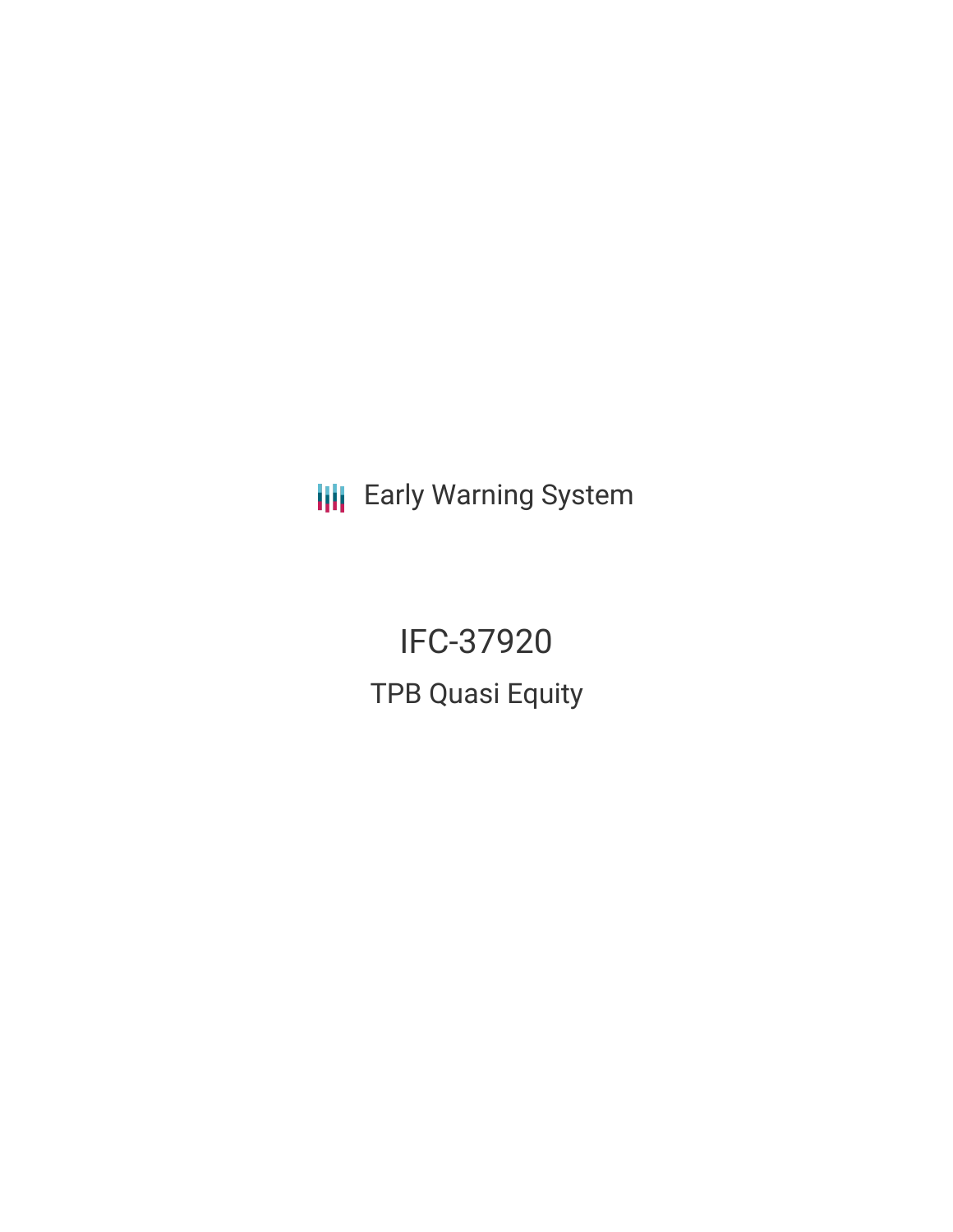# **Quick Facts**

| <b>Countries</b>               | Vietnam                                 |
|--------------------------------|-----------------------------------------|
|                                |                                         |
| <b>Specific Location</b>       | National-wide                           |
| <b>Financial Institutions</b>  | International Finance Corporation (IFC) |
| <b>Status</b>                  | Approved                                |
| <b>Bank Risk Rating</b>        | FI                                      |
| <b>Voting Date</b>             | 2016-05-12                              |
| <b>Borrower</b>                | TIEN PHONG COMMERCIAL JOINT STOCK BANK  |
| <b>Sectors</b>                 | Finance                                 |
| <b>Investment Type(s)</b>      | Equity                                  |
| <b>Investment Amount (USD)</b> | $$18.35$ million                        |
| <b>Project Cost (USD)</b>      | $$18.35$ million                        |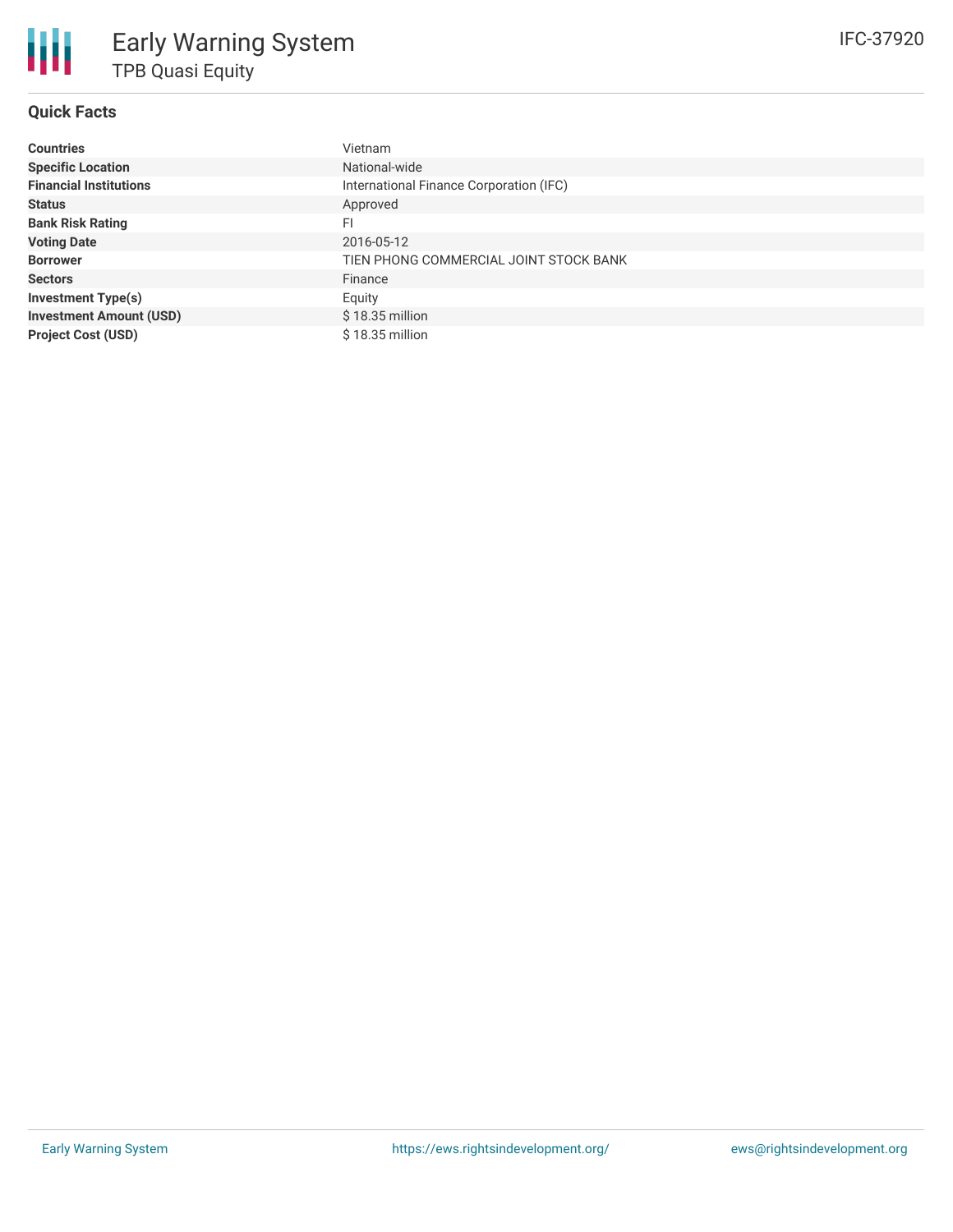

## **Project Description**

According to IFC website, the project involves an IFC investment in dividend preference shares of Tien Phong Commercial Joint Stock Bank. TPBank is a fast growing mid-tier commercial bank, strategically aiming to become a leading digital bank of Vietnam. As at 31 December 2015, the Bank had a total assets of US\$3.5 billion equivalent and serving over 1 million customers. IFC's investment will allow the Bank to capitalize on new business opportunities and implement its growth strategy.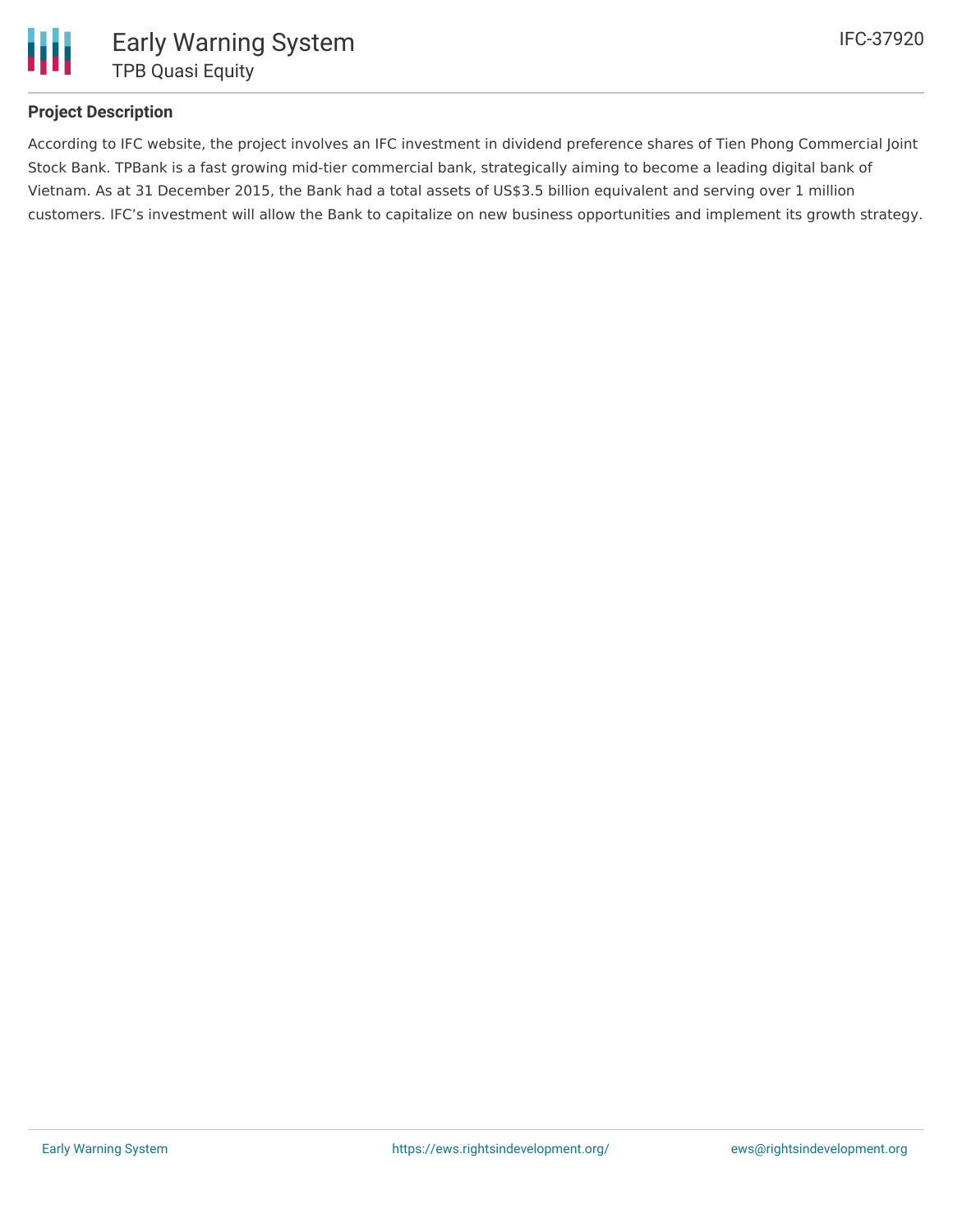#### **Investment Description**

• International Finance Corporation (IFC)

TPBank was established in May 2008 with key shareholders being FPT Group, Vietnam's largest IT company and the SBI Group's investment partner in a jointly operated fund in Vietnam.

In 2012, Doji Gold & Gems Group became the major shareholder and, together with its related parties, held 20% ownership and has been actively involved in managing the Bank.

Other strategic shareholders of TPBank are Vietnam Mobile Telecom Services Company – VMS (MobiFone) and Vietnam National Reinsurance Corporation (Vinare).

#### **Financial Intermediary**

Financial Intermediary: A commercial bank or financial institution that receives funds from a development bank. A financial intermediary then lends these funds to their clients (private actors) in the form of loans, bonds, guarantees and equity shares. Financial intermediaries include insurance, pension and equity funds. The direct financial relationship is between the development bank and the financial intermediary.

Tien Phong [Commercial](file:///actor/961/) Joint Stock Bank (Financial Intermediary)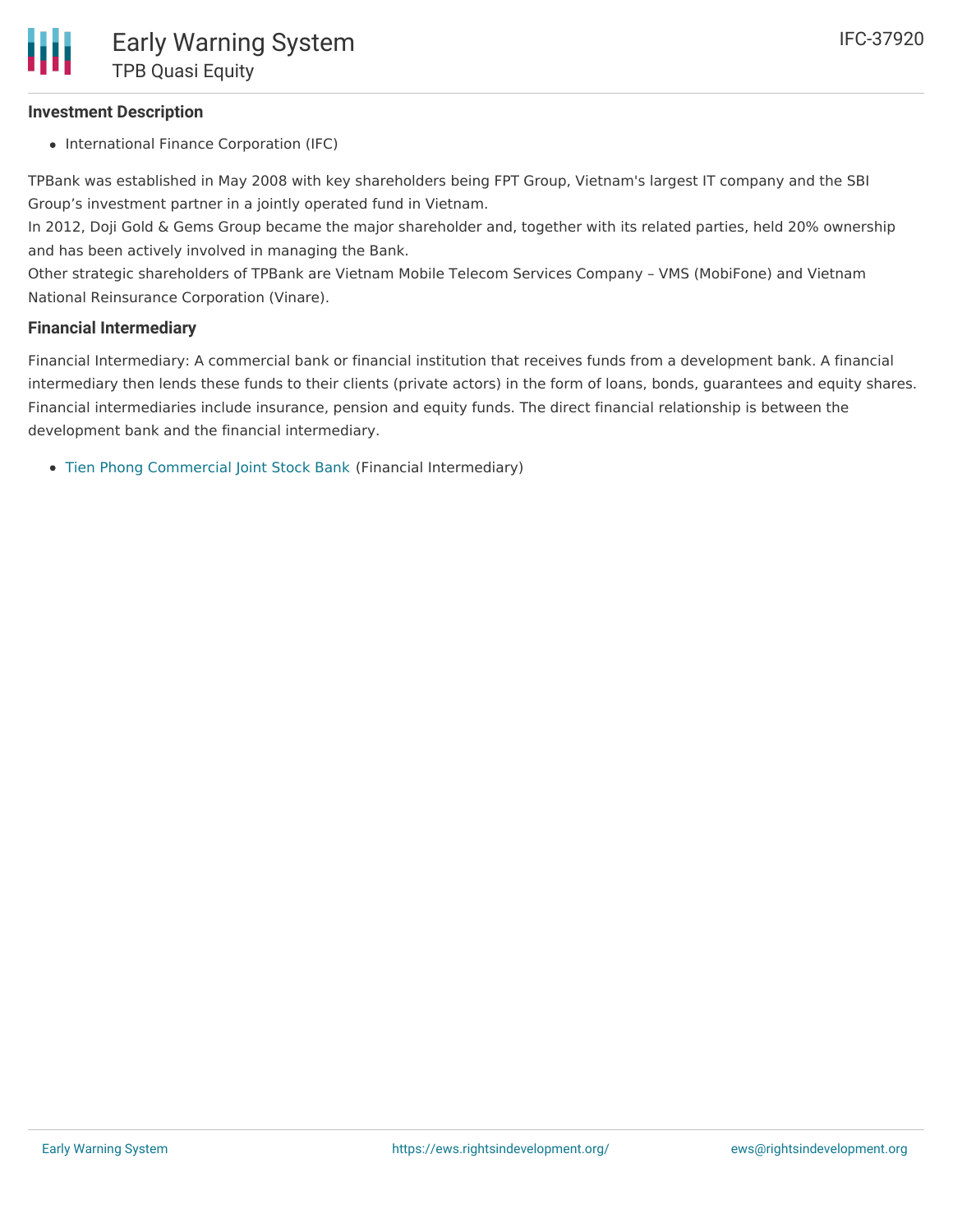

### **Private Actors Description**

Tien Phong Commercial Joint Stock Bank was established in May 2008 with key shareholders being FPT Group, Vietnam's largest IT company and the SBI Group's investment partner in a jointly operated fund in Vietnam. In 2012, Doji Gold & Gems Group became the major shareholder and, together with its related parties, held 20% ownership and has been actively involved in managing the Bank. Other strategic shareholders of TPBank are Vietnam Mobile Telecom Services Company – VMS (MobiFone) and Vietnam National Reinsurance Corporation (Vinare).